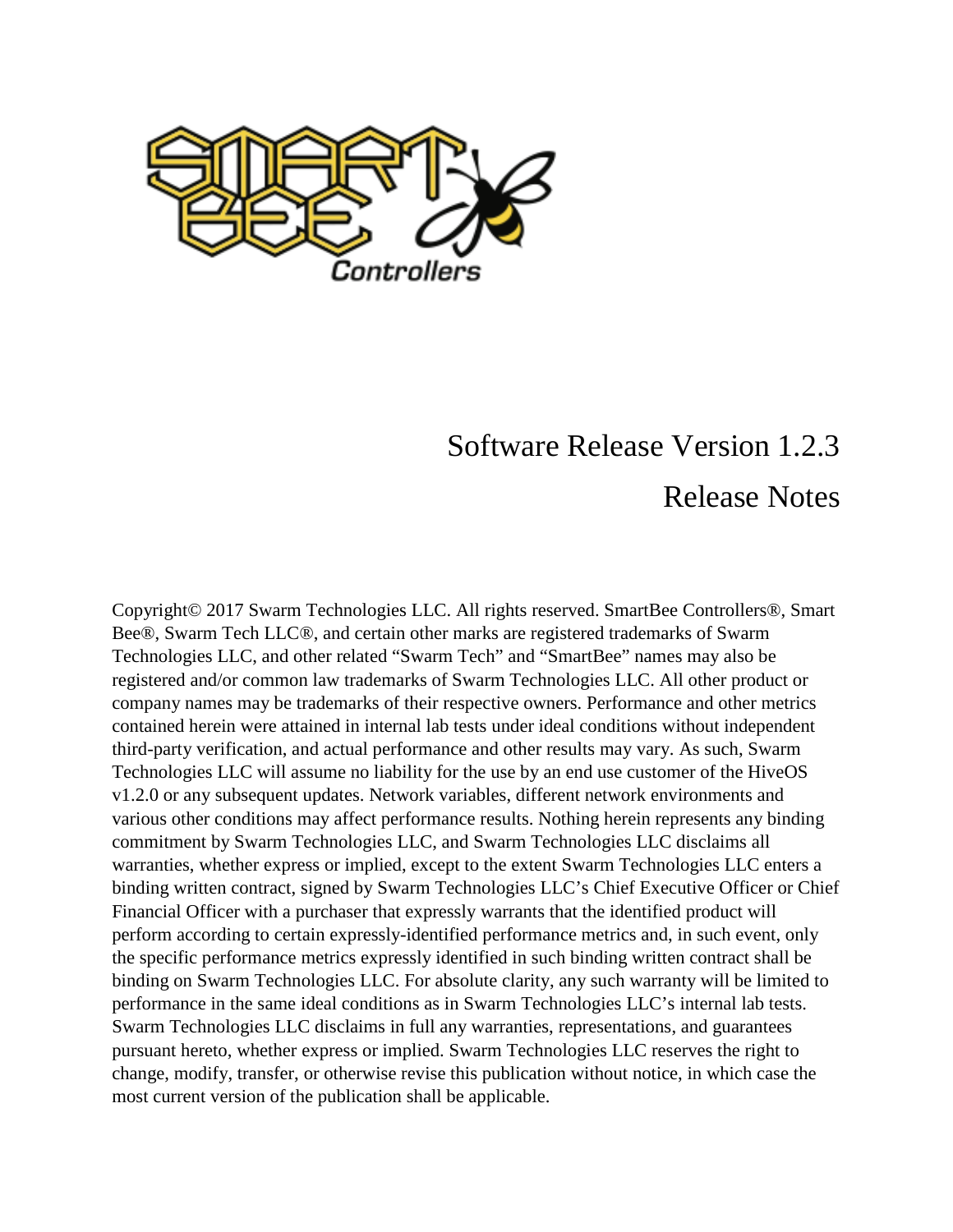HiveOS v1.2.3 Release Notes (Build 4805) February 15, 2017 01-2-3-4805-20170215

Technical Documentation: docs.smartbeecontrollers.com SmartBee Controllers Video Library: video.smartbeecontrollers.com Knowledge Base: kb.smartbeecontrollers.com Customer Service &Support: [support@smartbeecontrollers.com](mailto:support@smartbeecontrollers.com) Training Services: [training@smartbeecontrollers.com](mailto:training@smartbeecontrollers.com) Document Feedback: [techdocs@smartbeecontrollers.com](mailto:techdocs@smartbeecontrollers.com)

## **Release features:**

**LTH Pro**. The new LTH Pro supports an external Apogee PAR Quantum sensor. The external sensor has a spectrum range of 410nm to 655nm. Your Hive will display the readings in PPFD (Photosynthetic Photon Flux Density) and DLI (Day Light Interval) giving you all the tools you need to determine the proper height of your lights in reference to the plant canopy.

| Avg. Air:         |                |
|-------------------|----------------|
| Temperature       | $75^{\circ}$ F |
| <b>Humidity</b>   | 46.94%         |
| <b>Brightness</b> | 56%            |
| CO <sub>2</sub>   | 563ppm         |
| <b>VPD</b>        | 15.23mb        |
| <b>PAR</b>        | 139PPFD        |
| DI I              | 12             |
|                   |                |